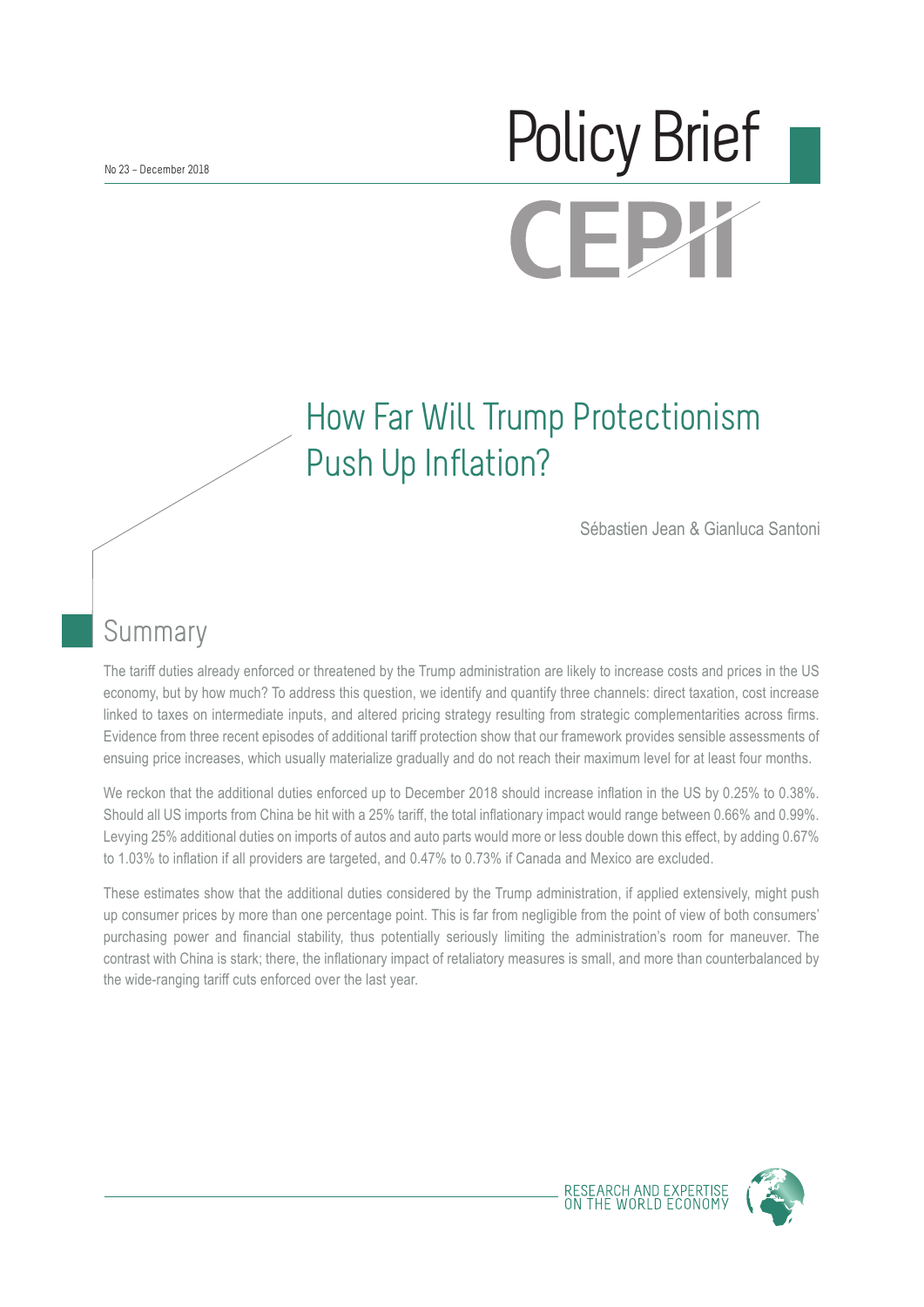The trade protection measures recently announced or contemplated by Donald Trump are likely to increase costs and prices in the US economy. There is wide agreement on this general statement, but little is known about the magnitude of the potential impact. This open question is important, especially at a time when uncertainty surrounds the inflation trend. Past episodes, such as Obama's safeguards on Chinese tires imports or Bush's safeguards on steel imports, showed the reality of these effects. In the latter case, for instance, USITC (2003, Vol. III, Figures 2-4, 2-5, 2-6) found very strong price increases for important categories, with spot prices of steel sheets increasing by 40% or more in the four months following the safeguard, while steel producer price indices increased by 20% to 30%, even though this initial impact was somewhat tempered later on.

As regards tariffs recently enforced by the United States against imports of steel and aluminum, price tensions have already surfaced. In the national summary of its April Beige Book, the Fed reported that "there were widespread reports that steel prices rose, sometimes dramatically, due to the new tariff", and that "businesses generally anticipate further price increases in the months ahead, particularly for steel and building materials". The price increase of steel products was in some cases dubbed to be "at double-digit rates" (Fed, 2018a, p. D-1). Similar allusions abound in the May Beige book, reporting for example "a sharp rise in the cost of steel and aluminum" (Fed, 2018b, p. K-1), as well as in the September one. And most categories of steel products saw their spot prices increased by 10% to 25% within three months of duties enforcement.

These impacts are not well described in standard economic models. On the one hand, trade models tend to focus on long-

run impacts (generally expressed in real terms), with little attention devoted to short-run mechanisms of transmission on prices. This is of little help in devising the potential impact on inflation in the months following tariff enforcement. On the

Tariffs alter selling prices through three channels: direct taxation, cost increase Altered pricing strategy,

other hand, short-term models explicitly dealing with inflation usually adopt a macroeconomic approach where sectors are not disaggregated beyond crude distinctions like the one between intermediate and final goods (*e.g.* Anderson, 2013). This Policy Brief aims at bridging this gap, by proposing a detailed assessment of the short-run consequences of protection measures on prices and costs. To do this, we disentangle the main channels through which tariffs affect prices at the sector level in the short term, and propose a quantitative assessment of the corresponding effects.

#### 1. 1.How do tariffs affect costs and prices?

Tariffs may alter selling prices through three channels:

- Direct taxation, *i.e.* the direct increase of the (taxinclusive) price of targeted imports;
- Cost increase, associated with the increased price of intermediate inputs used in production;
- Altered pricing strategy, when the pricing strategy of untargeted producers is modified.

Let us consider each of them in turn, and summarize how we take each into account in our assessment (see the Box 1 for details on our methodology and its empirical implementation).

#### 1.1. Direct taxation

The direct impact on tax-inclusive prices may seem obvious since taxes are expressed as a percentage. In practice, though, its magnitude depends on the extent to which foreign providers adapt their net selling price to this new environment. The theory of tax incidence shows how the burden is shared in practice between buyers and suppliers, because the latter need to lower their price to clear the market. Accordingly, Zoller-Rydzek and Felbermayr (2018) calculate that, for products affected up to September 2018, 75% of the burden would be borne by Chinese producers. However, such results directly depend on the value of hypothesized price elasticities of demand and supply by product. While estimates are available, it is not clear whether they are reliable enough to serve as a robust basis on which to estimate the corresponding price impacts.

We prefer to rely on studies dealing specifically with the transmission of importing conditions. In particular, an extensive literature has estimated how exchange-rate variations pass through into import prices. The transmission of exchange-rate fluctuation has also been shown to vary significantly across firms, large and efficient firms exhibiting a far smaller pass-through than smaller ones (Berman *et al.*, 2012). Regarding average levels, the wide-ranging estimates by Campa and Goldberg (2005) suggest a passthrough in the order of 0.8 to 0.9 for most countries, with the US standing as a noteworthy exception, with a passthrough close to 0.7. The international role of the dollar as an invoicing currency may explain this singularity, but this is not relevant regarding the transmission of additional duties.<sup>1</sup> More recently, Amiti *et al.* (2018) find a pass-through of firm-specific costs equal to 0.65. This lower level is not

<sup>(1)</sup> Indeed, exchange-rate fluctuations influence not only prices, but also the cost of imported intermediate inputs, which are held unchanged in their invoicing currency. Since a significant share of exporters' production cost is usually invoiced in dollars, a depreciation of their own currency against the dollar is not fully reflected in their production cost and therefore in their selling price, meaning that the pass-through of exchange-rate variations is lower against the dollar than against other currencies (Boz *et al.,* 2017; Casas *et al.*, 2017). The same is not true of tariffs, to the extent that they are unlikely to affect the production costs of targeted foreign providers.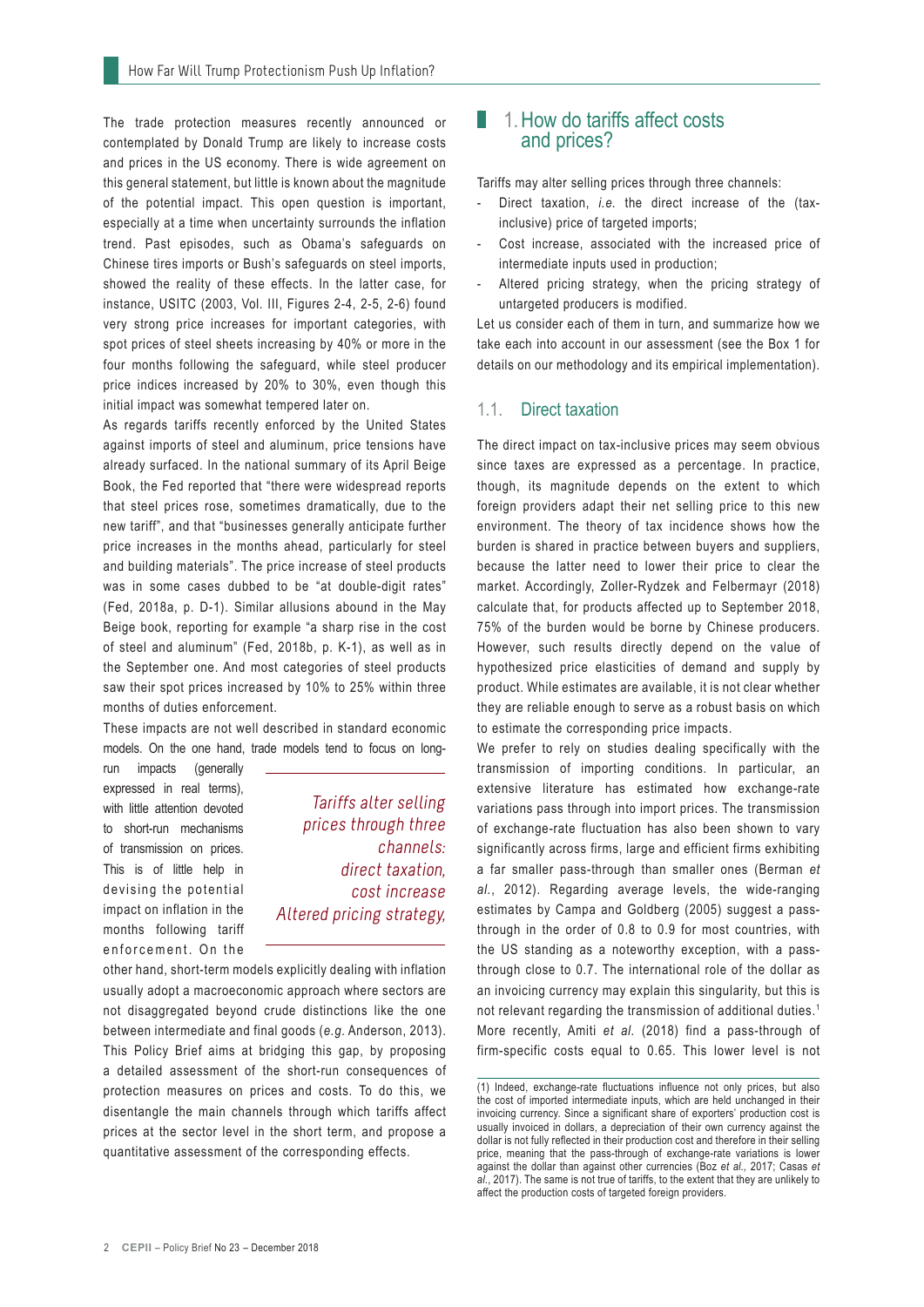Box 1 – Assessing the short-run price impacts of additional duties: methodological framework

To characterize the short-term price impacts of imposing additional tariff duties on a subset of products and countries of origin, we consider an economy where K products, indexed by *k*, are sold by three groups of producers: home producers (type *h*), untargeted importers (type *u*) and targeted importers (type *m*). Only targeted importers are facing the additional tariff t*k*. For any variable with initial level *x*, its final level is written *x'* and we note  $\hat{x} = x'/x$  the ratio between its final and initial level. For any given product *k*, tariffs may alter selling prices through the three different channels mentioned in the text, assumed to be separable so that the price charged by type-*g* producers' changes according to:

$$
(1) \quad \hat{p}_{k,g} = \hat{\tau}_{k,g} \times \hat{\iota}_{k,g} \times \hat{\mu}_{k,g}
$$

Where *g* is an index for producer type (*g =h,u,m*). The direct impact is simply characterized as

(2) 
$$
\hat{\tau}_{k,u} = \hat{\tau}_{k,h} = 1
$$
;  $\hat{\tau}_{k,m} = 1 + \alpha t_k$ ,

Where α is a parameter reflecting the extent of the pass-through of tariff shocks, set here equal to 0.65. The consequences of intermediate input price increases can be written as follows:

(3) 
$$
\hat{\iota}_{k,u} = \hat{\iota}_{k,m} = 1
$$
;  $\hat{\iota}_{k,h} - 1 = \sum_{i,g} a_{i,g,k} (\hat{p}_{i,g} - 1)$ 

Where  $a_{i,q,k}$  is a technical coefficient, assumed constant, corresponding to the cost share of intermediate products *i* in the production cost of product *k* by type-*g* producers. This cost impact is zero for imports.

The third impact results from the fact that tariffs will suddenly and exogenously change the terms of competition. For untargeted producers (untargeted importers and domestic producers), the consequence is an exogenous increase in the demand they are facing, for a given price. In the short run, such a shock leads to an increase in prices, due to potential additional costs associated with the need to suddenly beef up supply, as well as with the opportunity given to sheltered producers to increase their mark-up, *i.e. strategic complementarities*. Following Amiti *et al.* (2018), we assume that untargeted producers react by adjusting their price in response to the changing price of their competitors, with an elasticity *γ* = 0.48.

$$
(4) \qquad \hat{\mu}_{k.u} = \hat{\mu}_{k.h} = \gamma \beta_{k.m} \hat{\tau}_{k.m}
$$

Where *βk,m* is the initial share of producers *m*, *i.e.* targeted importers, in total sales of product *k* in the country.

Practically, equations (2) and (4) can be applied straightforwardly, but equations (1) and (3) must be jointly solved (here, using a recursive algorithm), because they are interdependent. This makes it possible to evaluate  $\hat{p}_{k,g}$ , the price change for any group of producers. Aggregates indices of production and consumption prices are then computing using Fisher indices.

#### *Empirical implementation*

The empirical implementation relies upon 6-digit level data on import and export flows, sourced from BACI (CEPII), combined with data on output, demand and intermediate inputs from the WIOD database. The latest year available for the latter database, 2014, is used as the year of reference throughout. We complement BACI trade data with tariff-line level data on US imports, sourced from the USITC, to measure the share of trade targeted within each 6-digit item.

While trade information is available at the product level, other variables are only observed here at the sector level (56 ISIC 2-digit sectors in WIOD, of which 19 are producing goods). To implement empirically our methodology, our general approach is to assume the distribution of output and demand across products within each sector to be proportional to imports. In addition, since technical coefficients are not available at the product level but only at the sector level, we implement equation (3) at the sector level (i.e., using sector-level technical coefficients and indices of intermediate input prices).

In presenting the results, we compute aggregate indices for "Commodities" (ISIC 10 to 33) and "Services" (all other ISIC codes). The BEC classification is used to disentangle intermediate from final consumption products, and only the latter are accounted for in computing consumption price indices. Finally, we ensure that the relative weights of the two groups match their weights in the US Bureau of Labor Statistics' CPI\* in order to derive the overall inflation induced by the protectionist measure under scrutiny.

\* See BLS (2017), "Relative importance of components in the Consumer Price Indexes: U.S. city average, December 2017", https://www.bls.gov/cpi/tables/relative-importance/home. htm. The weight is 0.373 for commodities and 0.627 for services.

surprising, to the extent that when a cost increase is specific to one firm, it is less likely to pass it fully in selling prices, for fear of losing market shares to its competitors.

A specific feature of exchange-rate variations is that, being market-driven, their durability is unknown *a priori*. Tariffs tend to be far more persistent, even when they are presumed temporary, as is the case in the episodes considered here. An illustration of this persistence is US tariffs on trucks, which were originally enforced in response to the unification of European tariffs on chicken, in the 1960s, and are still in force. The consequence of this higher persistence of tariffs is that they are likely to exhibit a larger pass-through, *i.e.* to be more widely transmitted into price increases.

Based on these arguments, we use in our simulations two values for the pass-through of tariffs into prices, which can be understood as lower and upper bounds: a conservative value of 0.65 in our baseline (meaning that 65% of the tariff increase is passed through to the tax-inclusive consumption price), and a unitary pass-through.

#### 1.2. Cost increase

When intermediate consumption products are targeted, production costs increase for manufacturers using them. The price of intermediate consumption products may also increase, either because their own production cost is increased, or because pricing strategies are altered (more on this below). Such cost increases may be significant in the era of global value chains (GVCs). Of course, imports account for only a limited part of consumption. For instance, Hale and Hobijn (2011) emphasize that "goods and services from China accounted for only 2.7% of U.S. personal consumption expenditures in 2010". Still, beyond the fact that this share is likely to have increased somewhat since the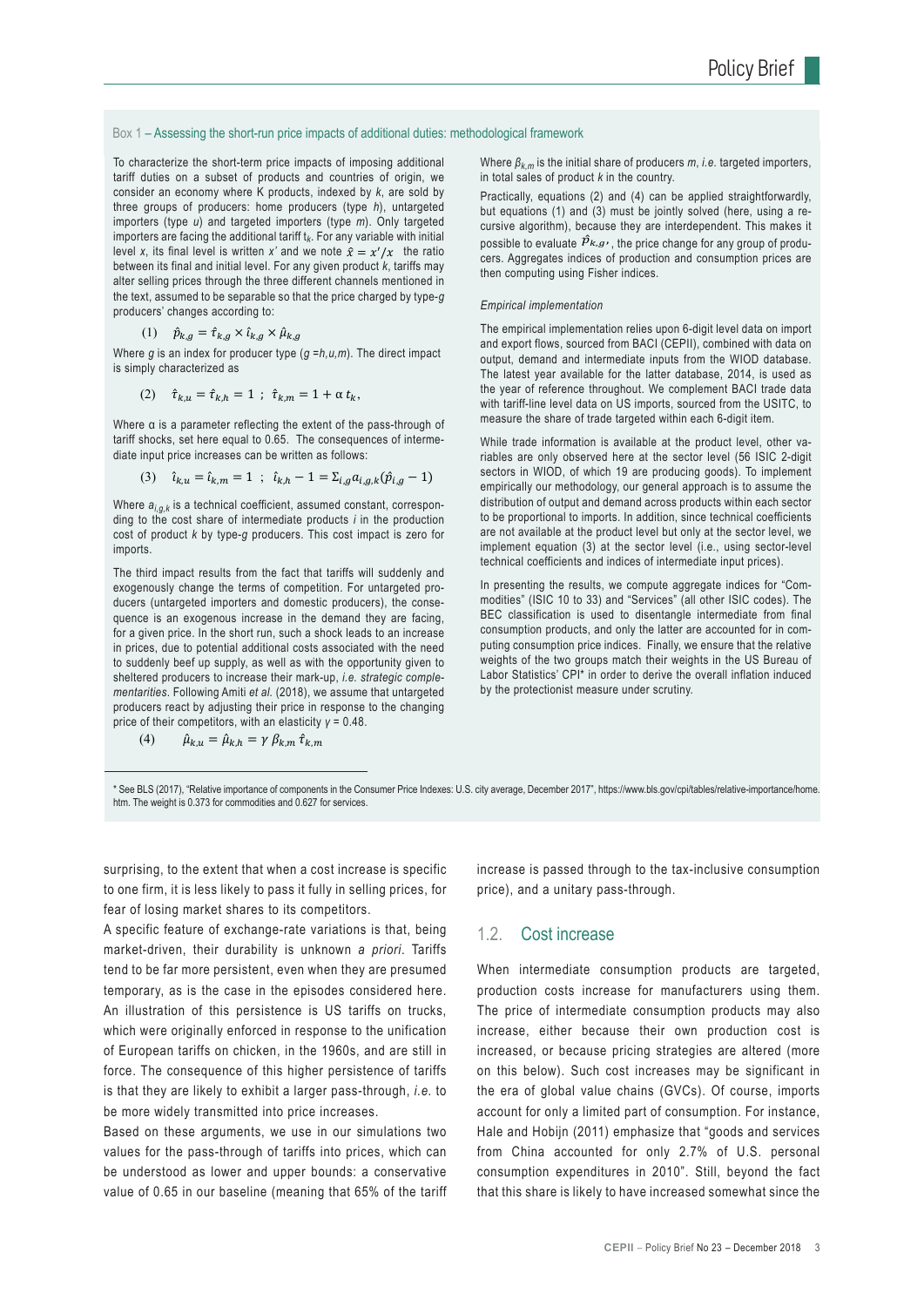beginning of the decade, it is likely to be far more substantial for some specific products, or when all source countries are hit, as is currently the case for steel and aluminum additional tariffs. A shortcut to assess this indirect effect is to use the share of a product content originating in foreign countries. Taking advantage of legal information requirements, Lovely *et al.* (2018) use this information at the product level, separately for each car model, to evaluate what would be the impact of additional duties on car prices. They find that it matters a lot, with estimated price increases ranging from 8.4% to 19.9%. Such detailed information is not available for the whole economy, making it impossible to generalize this approach. We use instead WIOD (Timmer *et al.*, 2015), a multiregional input-output table, to assess at the sector level where intermediate consumption comes from, and take this indirect impact into account at least at the sector level. In doing so, we assume that the corresponding cost shocks are fully transmitted to prices.<sup>2</sup>

#### 1.3. Altered pricing strategy

This is not all, though: protection also affects the price of untargeted producers, by mitigating the competitive pressure they are facing. This is even partly the objective, to the extent that protection measures often aim at restoring or improving the profitability of domestic producers. This indirect effect will notably depend upon the competitive positions of targeted imports, market structure, the number and importance of exempted exporters, the price-responsiveness of demand, the utilization rate of production capacity, and producers' responsiveness. Practically, this reflects firms' strategic

complementarity in pricing strategies, and it can be assessed as the elasticity of a firm's price with respect to the prices of its competitors. Relying on detailed firmlevel data for Belgium, Amiti e*t al.* (2018) estimate this elasticity at 0.48, meaning that a firm increases its price by 4.8% on average

protection also affects the price of untargeted producers, by mitigating the competitive pressure they are facing

when the average price of its competitors is increased by 10%. They also show that this responsiveness is higher for large firms, and lower, if not zero, for small firms. We cannot account for this heterogeneity across firms in our productlevel calculations and use instead the average estimated elasticity of 0.48 in what follows.

An additional impact is that producers negatively affected by foreign retaliation may also have to lower their price. This is common for commodities, where producers are usually price takers, as recently illustrated by US-grown soya bean prices, which fell by more than 20% between early June and mid-July 2018, when Chinese retaliations were enforced. For manufacturing products, though, downward price rigidity is widespread, and there is no convincing empirical evidence of such a price-decreasing impact of protection. We thus consider that this effect is bound to remain very small at the aggregate level, and we disregard it.

#### ■ 2. Evidence from recent episodes

While technicalities may be discussed, the objective is to provide a consistent framework to assess the short-run cost and price consequences of a protection upsurge. To check to what extent this is the case, we apply it to three recent episodes, and compare our assessment to observed trends. The first episode is the global safeguard measure decided in March 2002 by US President George W Bush, whereby additional tariffs ranging from 8% to 30% were imposed on a wide range of steel products, initially for a three-year period starting on 20 March 2002 (in practice, they were withdrawn in December 2003). These tariffs, based on Section 201 of the US Trade Act of 1974, excluded imports from preferential trading partners, as well as from a list of 100 developing countries.

The motivation behind this measure was allegations that unfair trade practices in the EU, China and Japan, among others, were hurting the domestic steel industry. In fact, the US steel sector was sharply declining long before this; 35 companies, representing about one-third of all US steel capacity, fell into bankruptcy between 1997 and 2001, and it is difficult to establish that imports played an important role in this state of affairs (see, *e.g.* Jean and Reshef, 2017). As already mentioned, the detailed analysis carried out by the USITC reported significant price increases.

Since targeted products are exclusively intermediate products, we focus on production prices, which are bound to be the most directly affected in such a case. To figure out how well our assessment framework performs, we compare three series: (i) the production price index (PPI) for iron and steel mills (the most detailed category for which this price index is available), as published by the Bureau of Labor Statistics (BLS), which represents observed outcomes; (ii) the sum of this average PPI for industrial commodities, supposedly incorporating underlying, cross-cutting trends, and of our lower-bound price increase assessment (2.6% in this case, based on productlevel calculations); $3$  (iii) the same, using instead our upperbound assessment (4.0%). Despite the series' significant variability over time, the enforcement of duties is visibly

<sup>(2)</sup> Amiti *et al.* (2018) show that firm-specific cost shocks are only partially passed through to prices, but in the present case, we are measuring the average shock in the industry, *i.e.* a shock that can be thought of as common to all firms. This is why we are assuming it to be fully passed through, even though the reality of this transmission may be slightly overstated.

<sup>(3)</sup> Note that 41.9% of the commodities (8-digit HS tariff lines) belonging to the NAICS code for iron and streel mills were affected by the 2002 safeguard measures.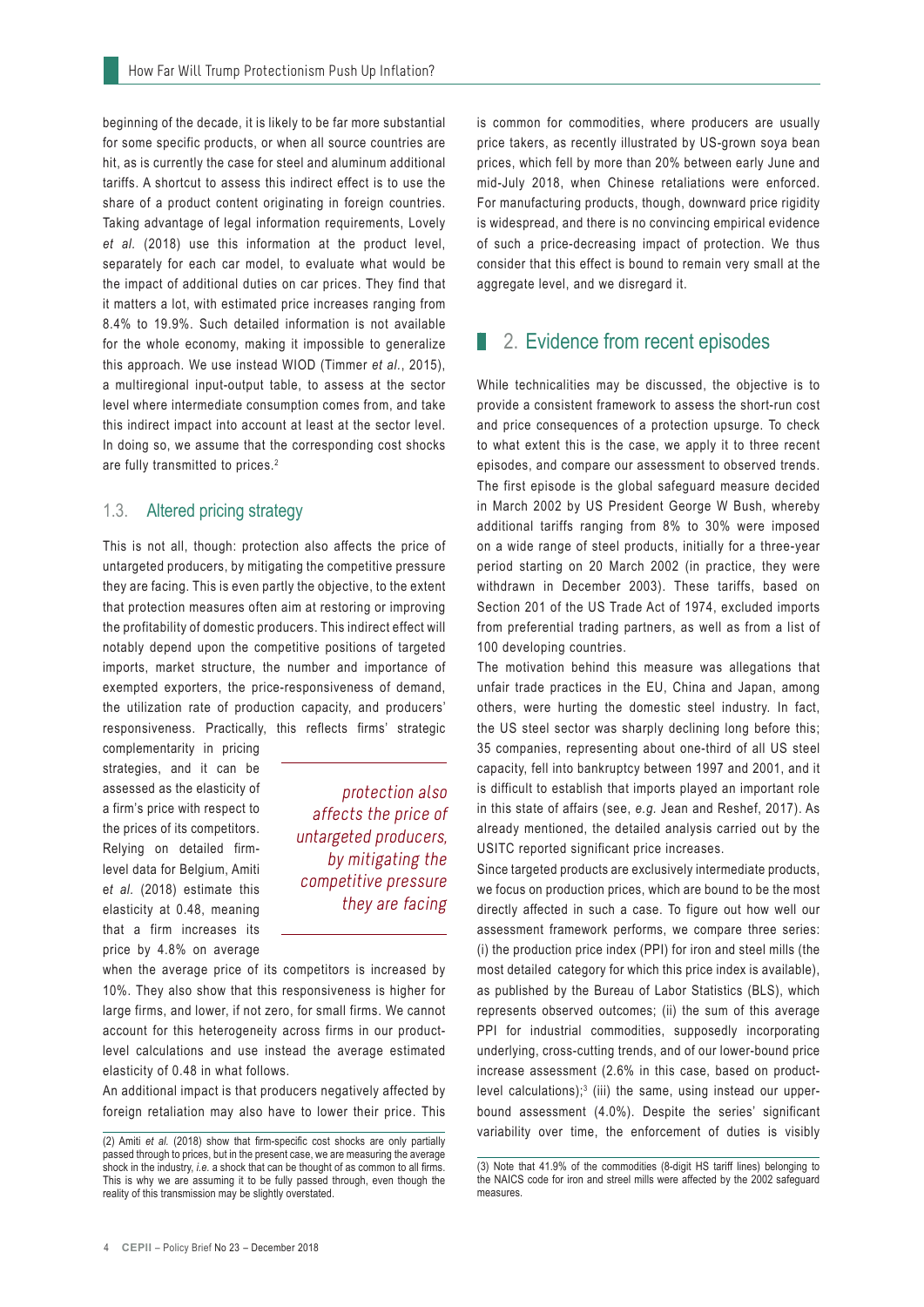

Source: Own calculations using WIOD data (2016 update) and BACI (CEPII) product-level import data. Price indexes are from the US Bureau of Labor Statistics. "Iron and steel mills" refers to NAICS code 331111. A total of 41.9% of traded commodities (HS 8) in the industry were directly affected by the safeguard measures. "Assessed, lower-bound" is computed as the sum of the price index of industrial commodities and of the simulated price-increasing impact of protection measures, assuming a pass-through coefficient of 0.65. "Assessed, upper-bound" is based on a unitary pass-through coefficient.

followed by a pronounced difference in trends between steel and the remaining industrial products for seven months, culminating in an 8.3% increase in steel prices relative to the rest (Figure 1). This impact is significantly larger than our predictions, but it may partly reflect overshooting (possibly due to the fairly large degree of concentration among the sector's producers), judging by the reduction of this difference in the following months. The bottom line is that the average price differential over the period of four to 12 months following enforcement was 4.7%, larger than but not inconsistent with our model's assessment.

The second episode we use to test this methodology is the imposition of safeguard tariffs on large residential washing machines, announced on January 22, 2018, pursuant to Section 201 of the US Trade Act of 1974.<sup>4</sup> While a reduced rate was applied within a quota of 1.2 million units during the first year of application, the additional duty was set to 50% beyond this quota for the first year. We use this rate in our calculations, since, in a situation where the quota is filled, as will be the case here in all likelihood, the out-of-quota tariff rate determines the economic impact, beyond the rent accruing to in-quota sales. This remedy applies to all providers, except Canada and countries benefiting from the US Generalized System of Preferences, other than Thailand. For these consumption goods, we focus on consumer prices and take industrial commodities as a reference, even though





Source: Own calculations using WIOD data (2016 update) and BACI (CEPII) product-level import data. Price indexes are from the US Bureau of Labor Statistics. "Laundry" refers to the consumer price index in US city average, all urban consumers, not seasonally adjusted, series CUUR0000SS30021. "Major appliances" refers to the CUUR0000SEHK01 series. "Industrial commodities" reports the series WPU03THRU15. "Assessed, lower-bound" is computed as the sum of the price index of industrial commodities and of the simulated price-increasing impact of protection measures, assuming a pass-through coefficient of 0.65. "Assessed, upper-bound" is based on a unitary pass-through coefficient.

we also report for information the price index for major appliances. Here again, plotting the series of price indices does not leave any doubt about the reality of the impact over prices: it is delayed and only materializes as of April 2018, but it results on average over the following months in a 7.9% increase in the price of washing machines, compared to other industrial commodities, a figure coherent with our model's assessment (+ 7.8% to +11.2%, see Figure 2).

The third episode we analyze is the imposition of a 25% additional duty on steel imports, announced on March 8, 2018 and applicable as of March 23, 2018, pursuant to Section 232 of the Trade Expansion Act of 1962.<sup>5</sup> With the exception of Australia and with a delay until June 1 for the EU, Canada and Mexico, all partners were concerned about these additional duties, except in a few cases where they accepted complying with quotas. As previously, given the intermediate nature of the targeted products, we focus on production prices. The result is more difficult to interpret in this case, since the price index for iron and steel products trends significantly upward in comparison to other industrial products as of January 2018 (Figure 3). It cannot be excluded that this reflects the anticipated impact of protection measures, since their enforcement was expected by most observers, given the enquiry launched and a number of related public declarations. In any case, whether this anticipated effect is taken into account or not, the price differential (+8.7% on average after four months or more)

<sup>(4)</sup> Similar measures were announced at the same time for solar cells and modules, but no detailed price index is available concerning this product category.

<sup>(5)</sup> A 10% additional duty was announced concomitantly on aluminum imports, but a specific producer price index is not published for this product category.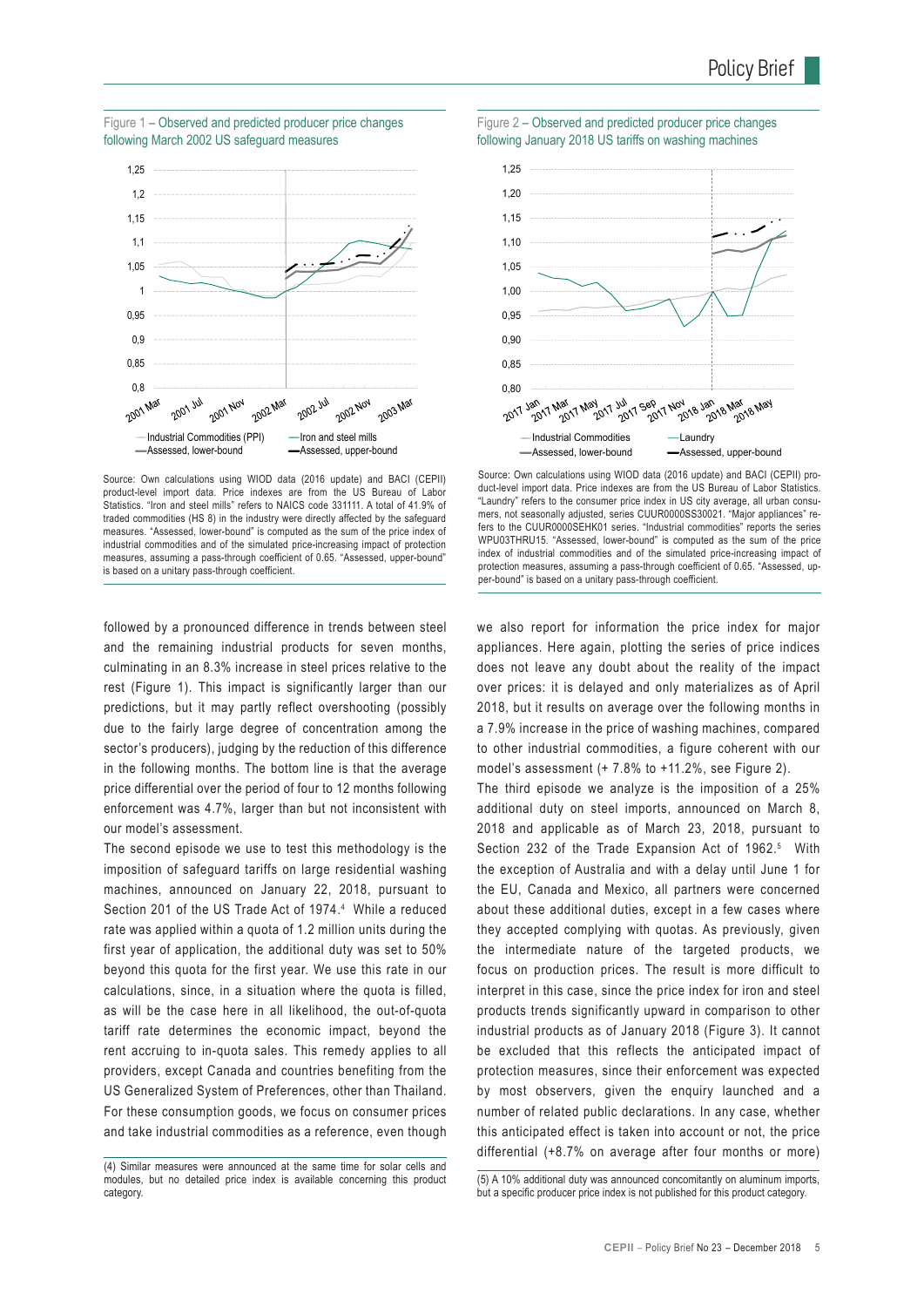



Source: Own calculations using WIOD data (2016 update) and BACI (CEPII) product-level import data. Price indexes are from the US Bureau of Labor Statistics, iron and streel mills refer to NAICS code 331111; "Industrial commodities" reports the series WPU03THRU15. "Assessed, lower-bound" is computed as the sum of the price index of industrial commodities and of the simulated price-increasing impact of protection measures, assuming a pass-through coefficient of 0.65. "Assessed, upper-bound", is based upon a unitary pass-through coefficient.

significantly overreaches our methodology's prediction of 2.5% to 3.7%. Again, the concentrated production structure of the sector may be part of the explanation. As a matter of fact, Commerce Secretary Wilbur Ross announced to the US Senate on June 20, 2018, that the US Commerce Department was investigating whether some market participants were "illegitimately profiteering", invoking "speculative activity", and noting that hot-rolled steel coil futures prices were up 53% from a year before.<sup>6</sup>

These three cases illustrate that the price impacts are likely to vary significantly over time and depend on market structure. Nevertheless, they also show that our model assessments are qualitatively consistent with observed outcomes in the three cases. If anything, they are an understatement of the price impact observed over the period following tariff enforcement by approximately four to 12 months, in particular for steel products (Table 1). In this sense, our assessment can be considered as a cautious one.

#### 1. 3. The assessed cost and price impacts of Trump protectionist measures

We now apply our methodological framework to assess what might be the price impacts of protection measures recently enforced by the Trump administration, or presented as potentially forthcoming. The following measures are considered:

#### Table 1 – Price impact of restrictive trade policies, predictions v. observations

(%)

|                       | Observed, av.<br>4-12 months after<br>enforcement | Assessed.<br>lower-<br>bound | Assessed.<br>upper-<br>bound |  |
|-----------------------|---------------------------------------------------|------------------------------|------------------------------|--|
| Steel, March 2002     | 47                                                | 26                           | 4.0                          |  |
| Washers, January 2018 | 7.9                                               | 78                           | 112                          |  |
| Steel, April 2018     | 87                                                | 25                           | 37                           |  |

Source: Own calculations using WIOD data (2016 update) and BACI (CEPII) productlevel import data. Price indexes are from the US Bureau of Labor Statistics. Note: The price index used for Steel is the Producer Price Index for Iron and Steel mills (PCU331110331110); "*Washers, January 2018*" refers to the Consumer Price Index for Laundry Equipment (CUUR0000SS30021). The observed price impact is computed as the change in the price of targeted products in comparison to the industry average, measured using the series for Industrial Commodities (WPU03THRU15); the impact is averaged over the observations available at the time of writing on the period from four to twelve months after enforcement (the latest available is six months after for washers, and five months after for 2018 measures on steel). "Assessed, lower-bound" is computed as the sum of the price index of industrial commodities and of the simulated price-increasing impact of protection measures, assuming a pass-through coefficient of 0.65. "Assessed, upper-bound", is based upon a unitary pass-through coefficient.

- "Steel & Alu": Additional duties on steel and aluminum imports under Section 232 (25% additional duties on imports of steel products, worth approximately \$29 Bn in 2017, and 10% on aluminum imports, worth \$19 Bn in 2017), applied from March, 23, 2018, assumed here to apply to all partners.<sup>7</sup>
- "China, \$50 Bn": 25% additional duties on imports from China, applied as of July 6 for a first part, as of August 23 for the second part, targeting products worth a little less than \$50 Bn of total import value in 2017.
- "China, \$200 Bn, 10%": 10% additional duties on imports from China, applied as of September 24, targeting products worth close to \$200 Bn of total import value in 2017.
- "China, \$200 Bn, 25%": additional duties on imports from China, referred to in the previous item, increased to 25%. Initially announced as applying on January 1, 2019, if no agreement is found with China by then, this threat has been postponed at least until March 1, 2019 after the Trump-Xi meeting during the Buenos-Aires G-20 Summit.
- "China, all products, 25%": 25% additional duties on all imports from China. Threat formulated on several occasions, with no specific time horizon.
- "Cars (EU28)": 25% additional duties on imports of automobiles and auto parts from the EU. The Section 232 national security investigation on US imports of automobiles and auto parts was initiated on May 23, 2018, and the US Department of Commerce has until February 17, 2019, to submit its report, after which the president has 90 days to decide whether to act or not. For the time being, both the outcome and the

<sup>(6)</sup> See, for instance, the reporting in https://www.reuters.com/article/us-usatrade-steel/u-s-commerce-department-investigating-steel-price-hikes-aftertariffs-ross-idUSKBN1JG22W.

<sup>(7)</sup> Those accepting a quota are constrained as well, *de facto*, so that assuming the duties to apply in this case is probably a better proxy of the actual price impact than assuming no impact.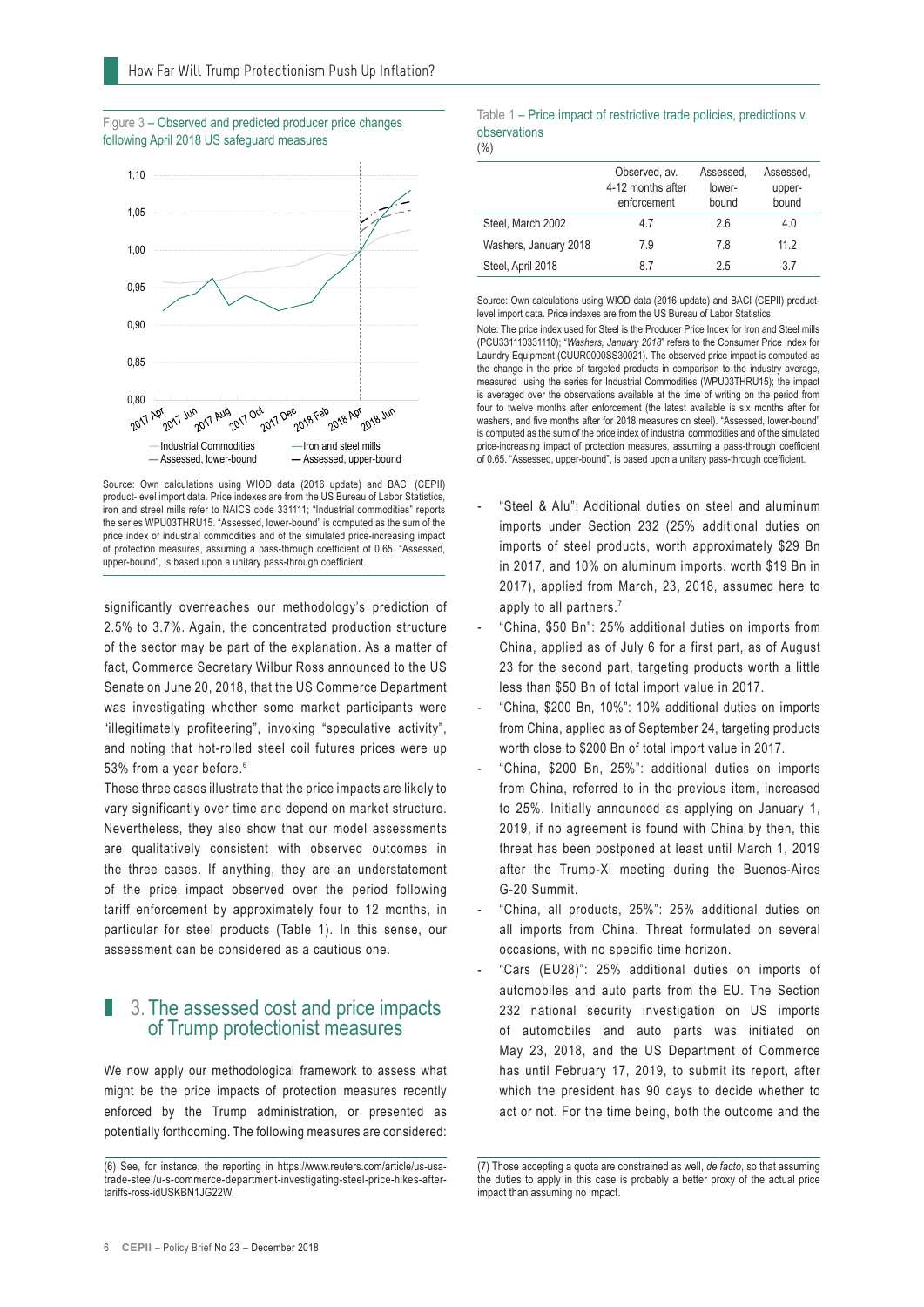timing remain unknown, so the rate hypothesized here is chosen arbitrarily.

- "Cars (All, excl. NAFTA)": 25% additional duties on imports of automobiles and auto parts from all countries, except Canada and Mexico. Given the recent signature of the USMCA agreement, such exception seems likely but it cannot be taken for granted.
- "Cars (All)": 25% additional duties on all US imports of automobiles and auto parts.

In each case, we rely on legal information to determine the list of targeted products, as reported in official communiqués (and listed in Bown and Kolb, 2018). We consider these

measures sequentially, assuming those on steel and aluminum to be applied first, followed by those targeting China, and finally those targeting the car industry.<sup>8</sup> In each case,

#### inflationary impact of the measures: 0.63% to 0.94% if all imports from China are taxed

we assess the impact in the US on goods production costs, goods consumption prices, and finally the consumption price index (CPI), which covers goods and services.

The relative levels of these impacts depend upon the product mix: targeting intermediate products has a more direct impact on production costs, while taxing final consumption goods weighs more on consumption prices. In this respect, the measures applied or considered vary significantly (Figure 4): additional duties on steel and aluminum target only intermediate products, while those on automobiles and auto parts mainly aim at consumption products (two-thirds of the total for imports from the EU). As regards China, the first measures targeted almost exclusively capital and intermediate products, in comparable proportions. As the



Source: Authors' calculations based on official information and BACI-CEPII database, in combination with the BEC classification.

(8) When a given product is affected by different measures, only the maximum across applicable additional duties is applied, not the sum. Hence, even for imports of auto parts from China, the additional duty will never exceed 25%.

product scope is extended, though, it includes an increasing proportion of consumption products: 26% for the additional measures on \$200 Bn enforced in September 2018, and 37% on average if all Chinese imports are involved, meaning that the last batch would be mainly composed of consumption products. As a result, the impact is larger on production costs than on consumption prices for the steel and aluminum tariffs, but this is an exception (Table 2). The impact on consumption prices is twice as large as that on production costs for the first measures on Chinese imports, and three times or more when all Chinese imports are targeted, or for measures on automobiles.

Since services are only indirectly affected but significantly contribute to the CPI, the resulting impact on the CPI is lower. It is actually very small for duties on steel and aluminum (0.03% to 0.05%) and for the first set of additional duties on Chinese imports (0.09% to 0.13%). This is not surprising given that these measures do not strike consumption products directly, and that each of these measures concerns an import value approximately equal to 0.3% of US total consumption. As the amount of targeted imports grows larger, so does the inflationary impact of the measures: 0.22% to 0.33% when the 10% additional duties on \$200 Bn of Chinese imports, enforced since September 24, 2018, are taken into account, 0.35% to 0.53% if these duties are increased to 25%, and 0.63% to 0.94% if all imports from

China are taxed at this level. Focusing on goods only, this corresponds to an increase in average consumption prices by more than 1.5%, and up to 2.3% in the latter case.

According to the Bureau of Economic Analysis, US imports in motor vehicles and parts totaled \$361 Bn

additional duties on automobiles and parts have a larger inflationary impact: 0.67% to 1.03% if all suppliers are involved

in 2017. While this is less than the total of imports from China, additional duties on automobiles and parts have a larger inflationary impact: 0.67% to 1.03% if all suppliers are involved, and 0.47% to 0.73% if NAFTA partner countries are excluded.

In each case, we also calculate the contribution of each of the three influence channels to the total effect. Logically, direct taxation matter more when consumption products are a larger part of the target. Hence its zero influence for steel and aluminum duties, and its contribution to more than half the total impact for duties on autos and auto parts. Beyond this, and putting aside the case of duties on steel and aluminum products, this decomposition shows that the orders of magnitude are in most cases that direct taxation contributes for about a half of the total, cost increase for about one third, and altered pricing strategy about one sixth.

To figure out how the impacts add up, Figure 5 represents the estimated cumulative impacts of the measures, in relation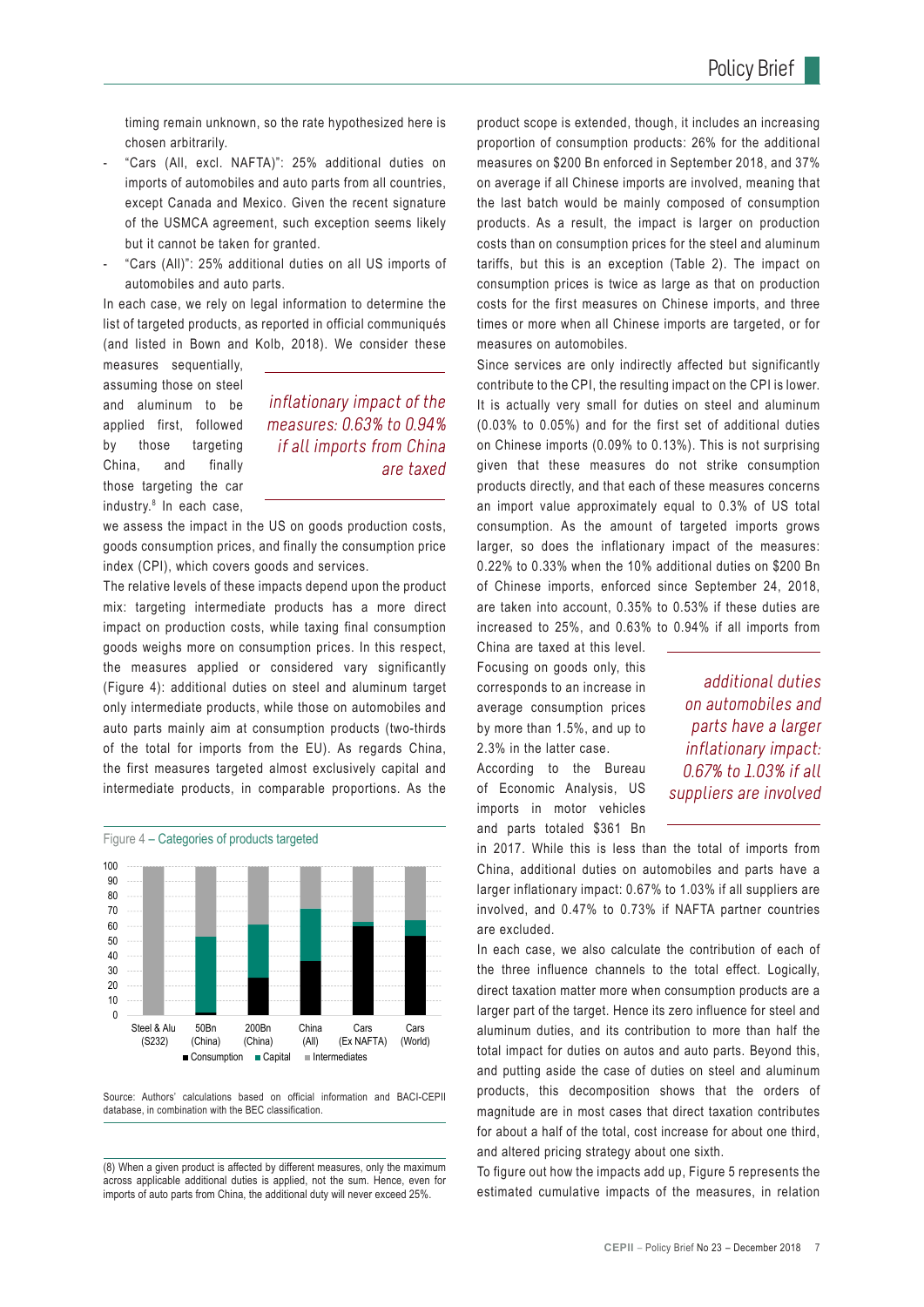|                                     |                                 |                  | Duties on imports from China       |                                    |                      | Duties on autos<br>and auto parts |      |
|-------------------------------------|---------------------------------|------------------|------------------------------------|------------------------------------|----------------------|-----------------------------------|------|
|                                     | Pass-<br>Through<br>coefficient | \$50 Bn<br>(25%) | $$50 Bn (25%) +$<br>\$200 Bn (10%) | $$50 Bn (25%) +$<br>\$200 Bn (25%) | All imports<br>(25%) | All. excl.<br><b>NAFTA</b>        | All  |
| Production cost (manuf. goods)      | 0.65                            | 0.07             | 0.18                               | 0.31                               | 0.38                 | 0.23                              | 0.40 |
|                                     |                                 | 0.11             | 0.28                               | 0.48                               | 0.60                 | 0.34                              | 0.61 |
| Consumption price (manuf. goods)    | 0.65                            | 0.19             | 0.50                               | 0.82                               | 1.53                 | 1.01                              | 1.71 |
|                                     |                                 | 0.29             | 0.76                               | 1.25                               | 2.29                 | 1.56                              | 2.65 |
| <b>CPI</b> (all goods and services) | 0.65                            | 0.09             | 0.22                               | 0.35                               | 0.63                 | 0.39                              | 0.67 |
|                                     | 1                               | 0.13             | 0.33                               | 0.53                               | 0.94                 | 0.61                              | 1.03 |
| of which (% of total CPI impact):   |                                 |                  |                                    |                                    |                      |                                   |      |
| Direct taxation                     |                                 | 45               | 48                                 | 44                                 | 52                   | 60                                | 58   |
| Cost increase                       |                                 | 32               | 33                                 | 35                                 | 24                   | 27                                | 28   |
| Altered pricing strategy            |                                 | 23               | 20                                 | 20                                 | 24                   | 13                                | 14   |

#### Table 2 – Assessed (non-cumulative) impact on costs and prices in the U.S.

Source: Authors' calculations using WIOD data (2016 update) and BACI (CEPII) product-level import data, together with the product definition of Section 301 trade sanctions communicated by the USTR (updated list, September 2018).

Note: The figures refer to the separate impact of each set tariff measures, taking into account the sequence, *i.e.* assuming that the measures on steel and aluminum are applied first, then those on imports from China, and finally those on autos and auto parts. For a product potentially concerned by two measures, only the maximum additional duty is taken into account (put differently, the additional duty applied on one product never exceeds 25%).

to their date of enforcement. For all measures enforced up to December 2018, the cumulative impact on inflation is 0.25% to 0.38%. This figure would rise to 0.38% to 0.58% if the duties on \$200 Bn of Chinese imports rise to 25%, and up to 0.66% to 0.99% if all Chinese imports are taxed. Taxing cars in addition would lead to the inflationary impact overreaching one percentage point, even excluding Canada and Mexico (1.13% to 1.72%). If all suppliers are affected, it ranges from 1.33% to 2.02%. These figures suggest that the measures taken so far have little impact (which is probably not even completely felt yet for the measures applied since end-September) compared to the ones being considered.

This would be the case in particular if all imports from China are targeted, and even more if cars are targeted.

What about impacts on China? After all, it has also announced retaliation measures that are far from negligible. To address this question, we apply the same methodology to the two batches of retaliations announced by China in response to the US measures. The first, enforced in July and August, applies 25% additional duties on approximately \$50 Bn of US imports. The second, enforced at end-September, applies 5% to 10% additional duties to \$60 Bn of US imports. Our calculations show that the inflationary impact would amount to 0.09% to 0.14% for the first set of measures, and 0.04%



Source: Authors' calculations based on official information and BACI-CEPII database. "Assessed, lower-bound" is computed as the sum of the price index of industrial commodities and of the simulated price-increasing impact of protection measures, assuming a pass-through coefficient of 0.65. "Assessed, upper-bound", is based upon a unitary pass-through coefficient.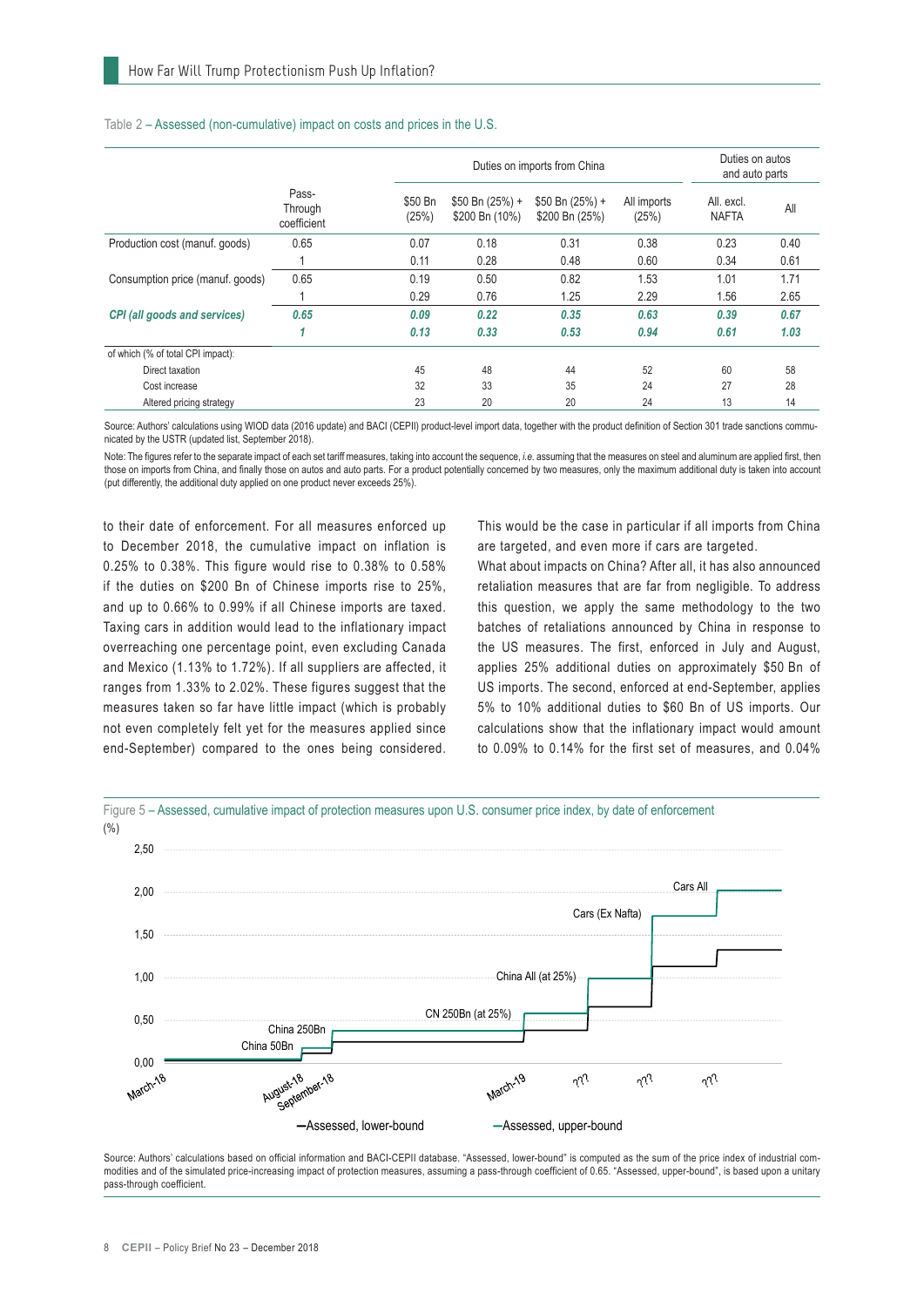to 0.05% for the second. These impacts are not negligible, but they remain small, given that no further measures have been announced or even considered. They are actually more than counterbalanced by liberalization measures: since

> the inflationary impacts of retaliatory measures should not be a concern

> > for China

December 2017, China has been cutting its most-favored nation (MFN) duties applied on imports of many products, including automobiles. According to the Chinese Ministry of Finance, the overall tariff level applied by China was cut from 9.8% in November 2017 to 7.5% in December 20189 , as a result

of four successive announcements of tariff cuts. As a result, the inflationary impacts of retaliatory measures should not be a concern for China.

#### 1. 4.Conclusion

These estimated impacts of protection measures on inflation in the US may sound limited, given their wide-ranging scope. This is not surprising, given that even goods imports from China total less than 4% of US total consumption. However, the orders of magnitude we are pointing out are far from negligible, even ignoring the fact that, in some cases, like recently for the steel sector, the impact proved to be two to three times higher than expected based on our assessment – presumably at least partly the result of the concentrated production structure of this sector.

Given the current relatively low level of inflation (slightly above the FED target of 2% for core inflation in recent months), such an exogenous, more than a hundred-basispoint shock may make a significant difference. In theory, this is a one-off shock and its impact is bound to fade quickly over time. If identified as such, it would not call for any specific monetary policy reaction, at least if the Fed assumes that the shock will not be transmitted to other prices (no second round). This is far from straightforward, though, especially given the uncertainty surrounding inflation trends and the conditions underlying the normalization of monetary policy. In his Jackson Hole symposium speech in August 2018, Jerome Powell warned against "overemphasizing imprecise estimates of the stars", by which he was referring to the "fundamental structural features of the economy" (Powell, 2018). Implicitly, this is a way to recognize that visibility of the real state of the economy is limited, and that evidence on inflation level and expectations may be a better guide for policymaking than estimation of its underlying structural determinants. Against this background, how the interference linked to additional duties will be factored in remains a question. At a time when the IMF's latest Global Financial Stability Report (IMF, 2018, p. 8) emphasizes that "financial

markets remain vulnerable to an inflation surprise", this is a legitimate source of concern. An additional reason why these impacts may be problematic

is, of course, their consequences for households'

purchasing power. Inflation materializes the fact that additional duties are actually a consumption tax – a disturbing reality from a political viewpoint. These concerns may impose serious limitations on the bullying strategy that the Trump administration frequently seems tempted to follow with regard to its partners. This is particularly true considering that measures applied so far are likely to have

had a limited impact compared to the ones announced as potentially coming soon. In this sense, the first measures can be seen as the easy part, the cost of which remains limited. This will not necessarily be the case for the ones coming next.

<sup>(9)</sup> See http://en.businesstimes.cn/articles/103658/20181003/china-slashesimport-tariffs-third-time-year.htm.